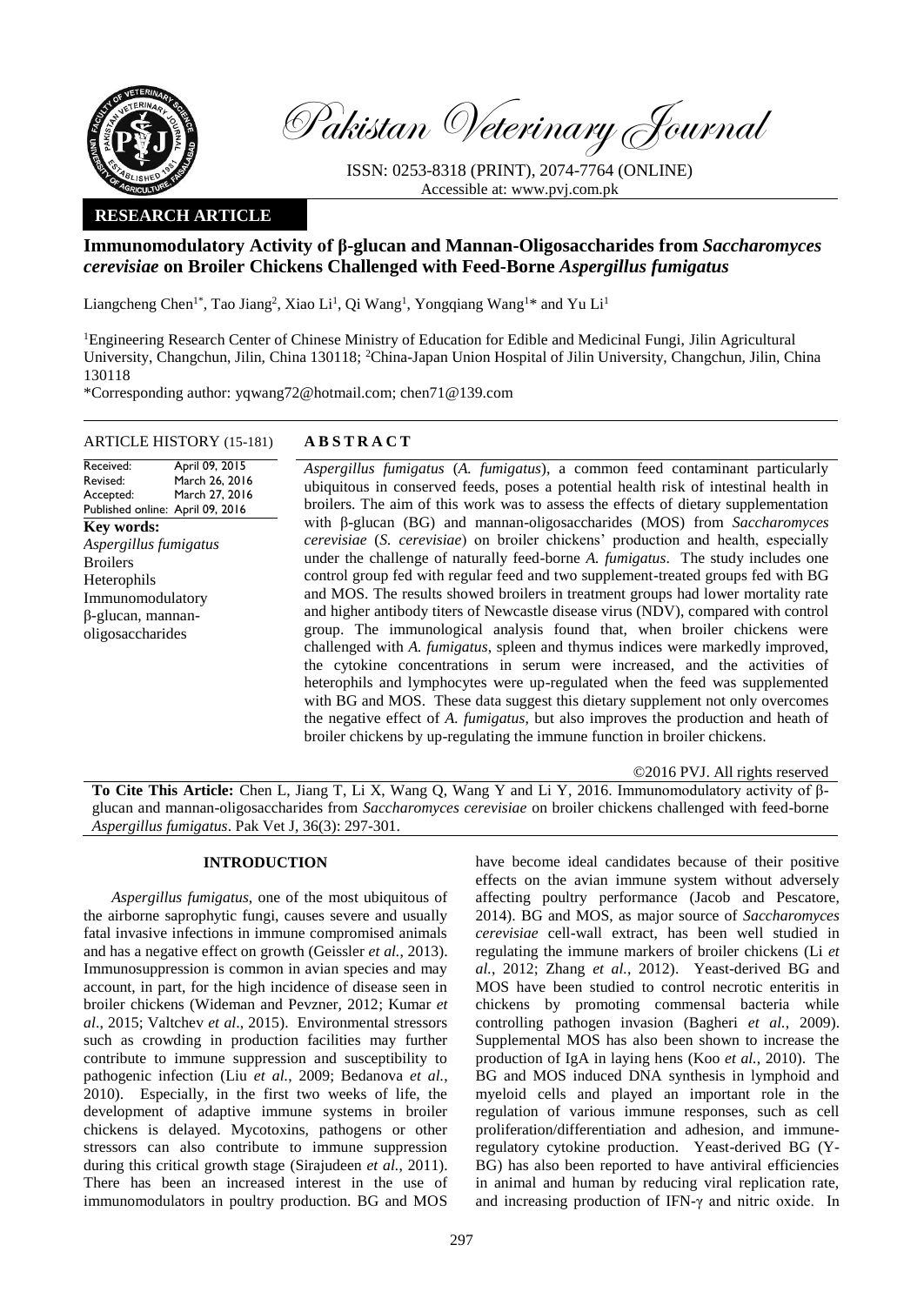the study, we hypothesized that BG and MOS have stronger immunological response to the pathogenic contaminated feed because pathogens and BG and MOS shared the pattern recognized by TLR on the surface of immune cells (Wang *et al.*, 2010). Correlating with our findings, especially when chicks were challenged with feed-borne *A. fumigatus*, immune function markers in signal transduction could be utilized to reflect the chicken's health condition, and further to be used as indexes to optimize the dosage to improve their both immune function and performance.

# **MATERIALS AND METHODS**

**Supplement:** BG and MOS were obtained from Mirigen (Wuxi, China) and mixed (1:1) into feed for treatment groups with  $0.5$  and  $1\%$  (w/w).

**Housing and vaccination:** Nine thousand 1-d-old Ross broiler chickens were randomly assigned to control and two treatment groups (3000/group) and housed at 26 to 28°C. Lighting: 23h/d for days 1 to 4, 20h/d for days 5 to 10 and 18h/d thereafter. Feed and water were provided ad libitum. Vaccination: Marek's disease on day 1, Newcastle disease on days 7, 14 and 27; Infectious bronchitis on days 1, 12 and 21.

**Performance:** Morbidity and mortality records were kept daily, and body weight (BW) on days 1, 14, 28 and 45. On day 45, thirty birds from each group were sacrificed by cervical dislocation. Spleen and thymus were immediately dissected and weighed for the calculation of their indices: thymus index=thymus weight (mg)/body weight (g)  $\times$  10; spleen index=spleen weight (mg)/body weight (g)  $\times$  10.

*A. fumigatus* **quantification:** *A. fumigatus* concentration of feed (collected weekly) was analyzed using quantitative real-time PCR. 25mg DNA was extracted using GeneJet Genomic DNA kit (Fermentas, Pittsburgh, PA). CHROMA SPIN Column (BD Bioscience, Palo Alto, CA) were used to purify DNA. Forward primer (5'- CTTTGTCACCTGCTCTGTAG-3') and reverse primer (5'-TCCTCCGCTTATTGATATGC-3') were synthesized. Bio-Rad CFX96™ system was used for PCR with annealing temperature set for *A. fumigatus* specific primer pair as 60°C.

**Heterophil purification and gene expression:** Blood samples were collected from thirty birds from each group on days 1 (prior to treatment diets), 14, 28 and 45, using 4.5mL vaccutainers® (BD Bioscience, Franklin Lakes, NJ) containing sodium citrate. Heterophils were purified using the method by Weber (Weber *et al*., 2001). Two-third of purified hetereophils was used immediately for phagocytic activity and ROS production as described below. The rest were preserved in 1mL TRIzol for gene expression analysis.

Heterophil RNA was extracted using TRIzol reagent (Invitrogen, Carlsbad, CA). RNA was dissolved in RNasefree water and stored at -80°C until analysis.

Quantitative RT-PCR (Q-RT-PCR) was performed in a 96-well PikoREAL qPCR system (Thermo Fisher, PA). Individual RNAs were digested by DNAase (Invitrogen,

Carlsbad, CA) to remove DNA contaminations. Then Q-RT-PCR was performed using the SYBR Green PCR Core Reagents (P E Applied Biosystems, Warrington, UK). Three gene-specific primer pairs were designed using Beacon Design (Premier Biosoft International, Palo Alto, CA) as shown in Table 1. The ∆∆CT method was used to analyze relative changes in gene expression according to the method of Livak and Schmittgen  $(2001)$  using  $\beta$ -actin as the endogenous control. The target genes were as the endogenous control. normalized to the average  $C_t$  value of β-actin, and the mean of 2−∆∆Ct was used to determine the fold changes. Fold change was presented as the arithmetic mean of the replicates.

**Determination of phagocytic activity and ROS production of heterophils:** Hereophils were counted and incubated with *Escherichia coli* at 1: 30 ratio for 2 hours, then live bacteria were quantified by reading the absorbance at 570nm of MTT dye solution (Wiggins *et al*., 2011). ROS generation was carried out using OxiSelect™ ROS Assay Kit (Cell Biolabs, CA).

**Chicken serum CD4<sup>+</sup> , CD8<sup>+</sup> , IFN-γ, TNF-α, MIP-1β ELISA and NDV titration:** Chicken CD4<sup>+</sup>, CD8<sup>+</sup>, IFN-γ, TNF-α, MIP-1β ELISA and NDV titration kit (Cusarbio Biotech Co., Shanghai, China) was used to determine their concentrations in serum samples.

**Statistical analyses:** Data analysis was performed by comparing treatments to control using two-side t-test with pooled standard errors with S-PLUS software. The data were analyzed as a completely randomized design to examine the overall effect of treatments. All statements of differences were based on significance at  $P<0.01$  or  $P<0.05$ .

#### **RESULTS**

**Flock performance:** Comparison on overall feed intake, feed conversion and mortality between the control and treatment groups was made. The results showed that no significant difference was found in feed intake. However, there was significant difference in feed conversion ratio (FCR) between control (1.86) and two feed supplement treated groups  $(1.71 \text{ and } 1.78, \text{ respectively})$   $(P<0.05)$ . Survival rate between control and treatment groups was significantly different (P<0.01) with 92.3% in control, 96.1% and 97.9% in two supplement treated groups, respectively.

**Effects of supplement on immune organ indices:** Results of the immune organ indices are shown in Fig. 1. Consistent with the chicken performance, treatments with β-glucan and mannan-oligosaccharide could significantly boost the spleen and thymus indices compared with control  $(P<0.01)$ .

*A. fumigatus* **concentration in feed:** The level of *A. fumigatus* of feed samples on days 1, 14, 28, 45 were 2233, 2522, 3894, 890 spores/g, respectively. However, there was no detectable *A. fumigatus* in blood of broiler chickens in treatment groups, compared with control groups, which had very low but detectable concentration of *A. fumigatus* in blood  $\left\langle \langle 0.1 \text{Gu/mL} \right\rangle$ .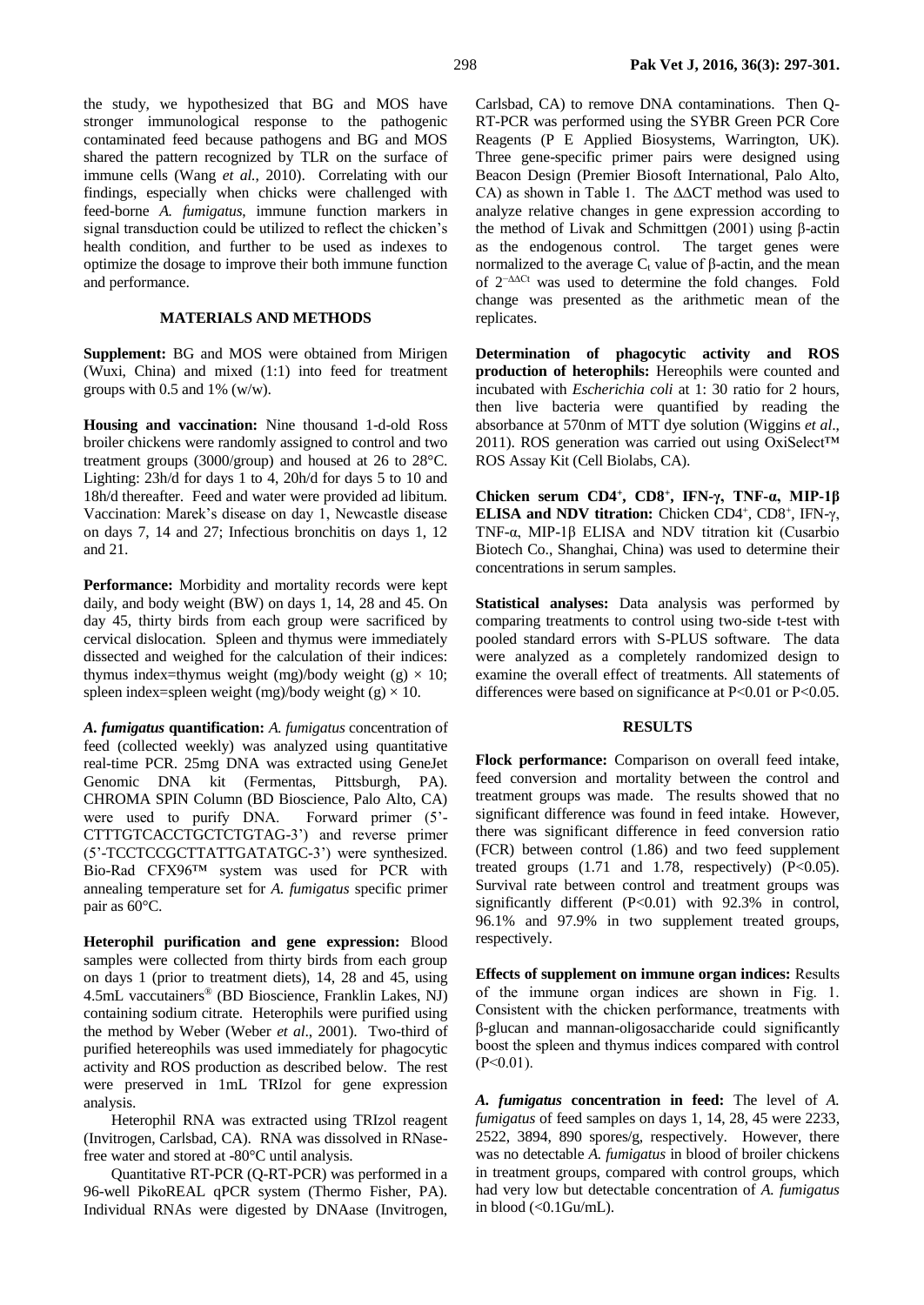

**Thymus index Spleen index**

**Fig. 1:** Effects of BG and MOS on organ indices in broiler chickens.



**Fig. 2:** Effects of BG and MOS on NDV titer of broiler chickens on days 14, 28 and 45.

**Table 1:** Real-time PCR primers for genes: CD62L, IL-8R and β-actin.

| Gene               | Sequence (5'-3')                  |
|--------------------|-----------------------------------|
| CD <sub>62</sub> L | Forward: GACACTTCCCTTCAGCCGTAC    |
|                    | Reverse: AGTTCTTTGCTTCTTCAGTGAGAG |
| IL8R               | Forward: AGACCTTTGGCTTCCTCCTG     |
|                    | Reverse: GACGAGCACGACAGCAAAG      |
| B-actin            | Forward: CGACAATGGATGATGATATTG    |
|                    | Reverse: AAGTCCGGCCTTGCACAA       |
|                    |                                   |

Table 2: Concentrations of cytokines and CD4<sup>+</sup>/CD8<sup>+</sup> ratio in broiler chickens (n=30)

| Group                                       |  | IFN-y (ng/mL) $TNF-\alpha$ (ng/mL) MIP-1 $\beta$ (pg/mL)CD4 <sup>+</sup> /CD8 <sup>+</sup>                                                |  |  |  |  |
|---------------------------------------------|--|-------------------------------------------------------------------------------------------------------------------------------------------|--|--|--|--|
| Control                                     |  | 351.12±9.42 376.41±15.38 103.72±3.52 1.88±0.06                                                                                            |  |  |  |  |
|                                             |  | Treatment   379.16 $\pm$ 11.27 <sup>*</sup> 408.64 $\pm$ 15.49 <sup>**</sup> 132.07 $\pm$ 8.75 <sup>**</sup> 2.11 $\pm$ 0.11 <sup>*</sup> |  |  |  |  |
|                                             |  | Treatment 2 398.75±6.75 <sup>**</sup> 417.351±11.20 <sup>**</sup> 139.50±6.16 <sup>**</sup> 2.15±0.19 <sup>*</sup>                        |  |  |  |  |
|                                             |  | Values (mean±SE) in a column bearing *P<0.05 or **P<0.01 differ                                                                           |  |  |  |  |
| significantly as compared to control group. |  |                                                                                                                                           |  |  |  |  |

**Table 3:** Effects of BG & MOS on heterophil phagocytosis and ROS production in broiler chickens (n=30)

| Group       | Heterophil killing ability of E. coli | ROS production (mM)                                |  |  |
|-------------|---------------------------------------|----------------------------------------------------|--|--|
| Control     | $1.99 \pm 0.91$                       | $5.51 \pm 1.05$                                    |  |  |
| Treatment 1 | $3.16 \pm 1.19*$                      | $6.21 \pm 1.19*$                                   |  |  |
| Treatment 2 | $3.37 \pm 1.61*$                      | $6.29 \pm 1.43*$                                   |  |  |
| $\cdots$    |                                       | $\rightarrow$<br>$\mathbf{z}$ $\mathbf{z}$<br>1.00 |  |  |

Values (mean±SE) in a column bearing \*P<0.05 or \*\*P<0.01 differ significantly as compared to control group.

**Blood parameters:** Immunological function was evaluated using serum samples from broiler chickens, including serum MIP-1β, TNF-α, IFN-γ, CD4<sup>+</sup>, CD8<sup>+</sup> concentrations, and NDV titers. The results demonstrated that there was significantly higher MIP-1β expression level in treatments than in control  $(P<0.01)$  (Table 2), representing that there were higher innate immune responses in the feed supplement groups. There were significantly higher TNF- $\alpha$ and IFN- $\gamma$  in treatment groups (P<0.01) than control (Table 2). Meanwhile, there was significantly higher CD4+/CD8+ ratio in treatment groups  $(P<0.05)$  than control group (Table 2).

NDV vaccination is an effective method to protect the broilers from Newcastle virus disease, the most prevalent avian disease. Fig. 2 shows that supplement resulted in a numerical increase in titer of NDV antibody on Days 28 and 45, and there were significantly higher titration and longer lasting NDV antibodies in two treated groups than control (P<0.01).

**Heterophil phagocytic activity and ROS production:**  On day 45, there was significantly higher *E.coli* killing ability in phagocytosis in treatment groups  $(P<0.05)$  than control (Table 3), and ROS production was numerically higher in dietary supplement groups than control  $(P<0.05)$ as shown in Table 3, indicating heterophils from treatment groups have stronger killing ability than that from control.

The results of the experiment demonstrated that blood neutrophils from broiler chickens fed with supplement were primed and more readily available for bacterial killing by phagocytosis and ROS producing.

**Gene expression of heterophil CD62L and IL-8R:** The relative expression level of CD62L was determined using quantitative real-time RT-PCR with relative to β-actin. There were no statistical differences between treatment groups (P>0.05, Table 4) on day 14, but both treatment groups had higher CD62L expression level than control group. There were significantly higher CD62L between treatment and control groups on days  $28$  and  $45$  (P<0.05, Table 4). Higher concentration of CD62L mRNA was a sign of enhanced immune response to a pathogen challenge.

There was higher IL-8R expression in two treatment groups than control, but no statistical difference within the treatment groups on day 14 (P>0.05, Table 4). IL-8R expression level difference between treatment groups and the control became more significant on day 28 and 45 (P<0.01, Table 4). The higher relative concentration of IL-8R in the supplement treatment groups could be interpreted as enhanced immune response to a pathogen challenge.

#### **DISCUSSION**

β-glucan and mannan-oligosaccharides may help to control or reduce the growth of harmful fungi such as *A. fumigatus* - especially important to the poultry industry because it is a primary cause of necrotic enteritis - which has been estimated to cost the worldwide poultry industry \$2 billion each year. This experiment demonstrated a positive advantage to bird performance in both average daily weight gain and average live weight due to the addition of feed supplement at 0.5% and 1% of the diet. BG and MOS has been used in animal feeding since the last decades (Rosen, 2007). Their inclusion in broiler diets has significantly improved animal productivity, which was attributed to the physiological effects on intestinal digestive mucosa (Baurhoo *et al*., 2007; Gao *et al*., 2008). The results showed there was no significant different mortality and body weight (BW) gain between those two treatment groups, however, we noticed that the BW on day 45 was higher, and FCR was lower in the low dose (0.5% w/w) than the higher does  $(1\% \t w/w)$ , indicating that the high dose of supplement might have caused more energy consumption for immune response, and this innate immune response diverts energy from growth and performance.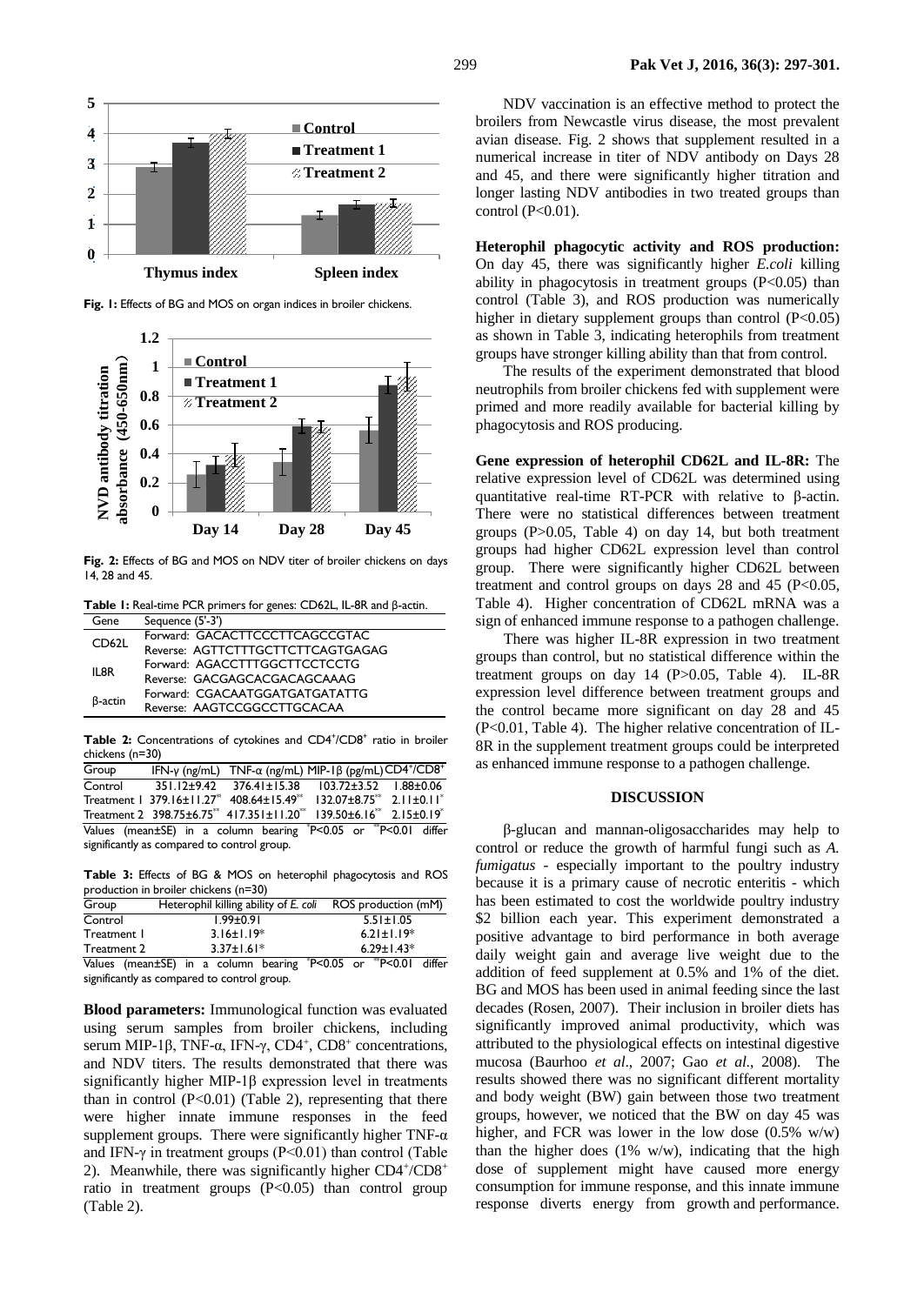```
Table 4: CD62L and IL-8R mRNA relative concentration (n=30)
```

| Group       | CD62L/B-actin mRNA expression level |                  |                  | IL-8R/B-actin mRNA expression level |                   |                   |
|-------------|-------------------------------------|------------------|------------------|-------------------------------------|-------------------|-------------------|
|             | Dav<br>14                           | Dav 28           | Dav 45           | Day 14                              | Day 28            | Day 45            |
| Control     | $.00 \pm 0.33$                      | .16±0.39         | $0.94 \pm 0.24$  | l.00±0.29                           | $1.01 \pm 0.56$   | l.14±0.29         |
| Treatment I | .74±0.96                            | $2.88 + 0.52*$   | $3.06 + 0.77*$   | $0.81 \pm 0.48$                     | $1.84 \pm 0.33**$ | $2.44 \pm 0.68**$ |
| Treatment 2 | $.67 \pm 0.94$                      | $3.07 \pm 0.84*$ | $3.45 \pm 0.96*$ | $0.94 \pm 0.37$                     | $1.46 \pm 0.37**$ | $2.14 \pm 0.42**$ |

Values (mean±SE) in a column bearing \*P<0.05 or \*\*P<0.01 differ significantly as compared to control group.

Some studies reported the performance of chicken in response to β-glucan and MOS treatment (Huff *et al*., 2006). Considering the lower mortality in higher dose (1% verse 2% death in low dose group) and given a worse environment and animal conditions, it might be a necessary approach to increase the dose to prevent pathogens infection.

Improving immune function through feed supplementation may aid in preventing infections and decreasing treatment and culling costs due to diseases. As broiler heterophils are the first phagocytes to be activated during bacterial infection (Lillehoj *et al*., 2004), their primary function is to phagocytize and kill bacteria. The results of ROS generation and phagocytosis assays showed that heterophil killing ability was markedly improved through feed supplement. The respiratory burst and degranulation processes produce ROS that are instrumental in preventing bacterial growth and colonization (Wang *et al*., 2009).

Cytokine production during the initial stages of infections leads to an influx of heterophils into the sites. During migration, TNF-α and IFN-γ originating from the site of infection activate the neutrophil to become a mature "killer cell". In our study, significant increases in IFN- $\gamma$  and TNF- $\alpha$  enhanced by supplement stimulation signify a direct relationship between this dietary supplement and the immune response. The importance of IFN- $\gamma$  in the immune system stems in part from its ability to inhibit viral replication directly, and most importantly from its immunostimulatory and immunomodulatory effects. MIP-1β, expressed by microphages on their cell surfaces, which is instrumental in killing of the invading bacteria. In the study, the enhancing in MIP-1β reflects that the supplement diet was provided in sufficient amounts to result in immune response in animals. This feed supplement contains molecules that interact with the innate immune system to prime leukocyte antimicrobial processes, specifically heterophils (Heine and Ulmer, 2005). Actually, cytokines and intercellular communication networks are self-stabilizing and selfregulating system in health individuals, which should be free from excessive intervention, under illness state, BG and MOS with long-term and high dose intake can play an important role by stimulating immune response as above. In the study, we observed the higher  $CD4^{\text{+}}$ / $CD8^{\text{+}}$  ratio in treatment groups than control group. The enhanced CD4<sup>+</sup> /CD8<sup>+</sup> ratio in the blood was associated with increases in the ability of lymphocytes to respond to T cell mitogen and in the antibody response to a T-independent antigen (Ghosh et al., 2012). The ratio of CD4<sup>+</sup> cells to CD8<sup>+</sup> cells is often an indicator of immune response status (Teixeira *et al*., 2013).

Many studies have shown that BG and MOS potentiate the immune system (Yoon *et al*., 2012), and tested as an effective adjuvant for immunomodulation in avian. Vaccination is an extremely effective strategy for

protection of birds against virus diseases, but protection depends on the nature of the vaccine itself and the method of the application, most of all, the response of broiler chickens to vaccination (Swayne, 2006; Peyre *et al.*, 2009). Higher antibody titration after routine vaccination indicates a better protection in animals. The results showed that dietary supplement improve the broilers' response to NDV vaccine with higher titration and less variation of titration comparing with control group. NVD is the most prevalent avian diseases, and vaccination is an effective method to protect broiler chicks, however, some chicks had no and weak immune response because of stress or chicks' health condition. In fact, BG and MOS has been used as adjuvant in antigen-specific antibody production in B lymphocytes. BG and MOS for animal every before and after vacation, could be increasingly becoming a vital component of the dietary supplement. Studies (Chae *et al*., 2006; Huff *et al*., 2006) have shown that BG and MOS may be an excellent adjuvant that improves the immune response by modulating the immune system and the effector cells to produce cytokines. In this paper, we present data obtained on immune response experiments with the vaccines and the adjuvant immunomodulatory effect of BG and MOS tested in poultry. The immunomodulatory effect of βglucan and MOS in general indicates that the β-glucan and MOS as adjuvants may be a good source for a multitude of purposes including the enhancing effect of the immune system in broiler chickens.

In this study, we use both heterophil CD62L and IL-8R as markers, which were upregulated in treatment groups, indicating heterophils in treatment groups have stronger ability in "killing" pathogens than control group. After the bacteria have been brought into the heterophils in a phagosome they are killed by a variety of mechanisms. These protein molecules include defensins. CD62L (cluster of differentiation number 62 ligand) is a primary adhesion molecule on the heterophil cell surface that allows these cells to migrate from capillaries into the tissue to reach infected areas. An increase in circulating CD62L is indicative of an enhanced immune response (Wang *et al*., 2009). IL-8R on the heterophils binds with IL-8, which mediates neutrophil migration and activation.

A stronger immune response invariably leads to a healthier animal, resulting in less antibiotic use, only novel alternatives will pave the new ways to enhance an animal's immune response. With the increased pressure to reduce antibiotic use in food animal production, producers are looking at boosting immune function as an alternative approach to reducing the detrimental effects of harmful intestinal pathogens. The use of compounds that may have prebiotic effects is a possible way to improve intestinal health and animal performance in the absence of antibiotic growth promoters (Gibson and Roberfroid, 1995). This investigation sheds light on the effects of dietary supplementation on immunity, and demonstrates